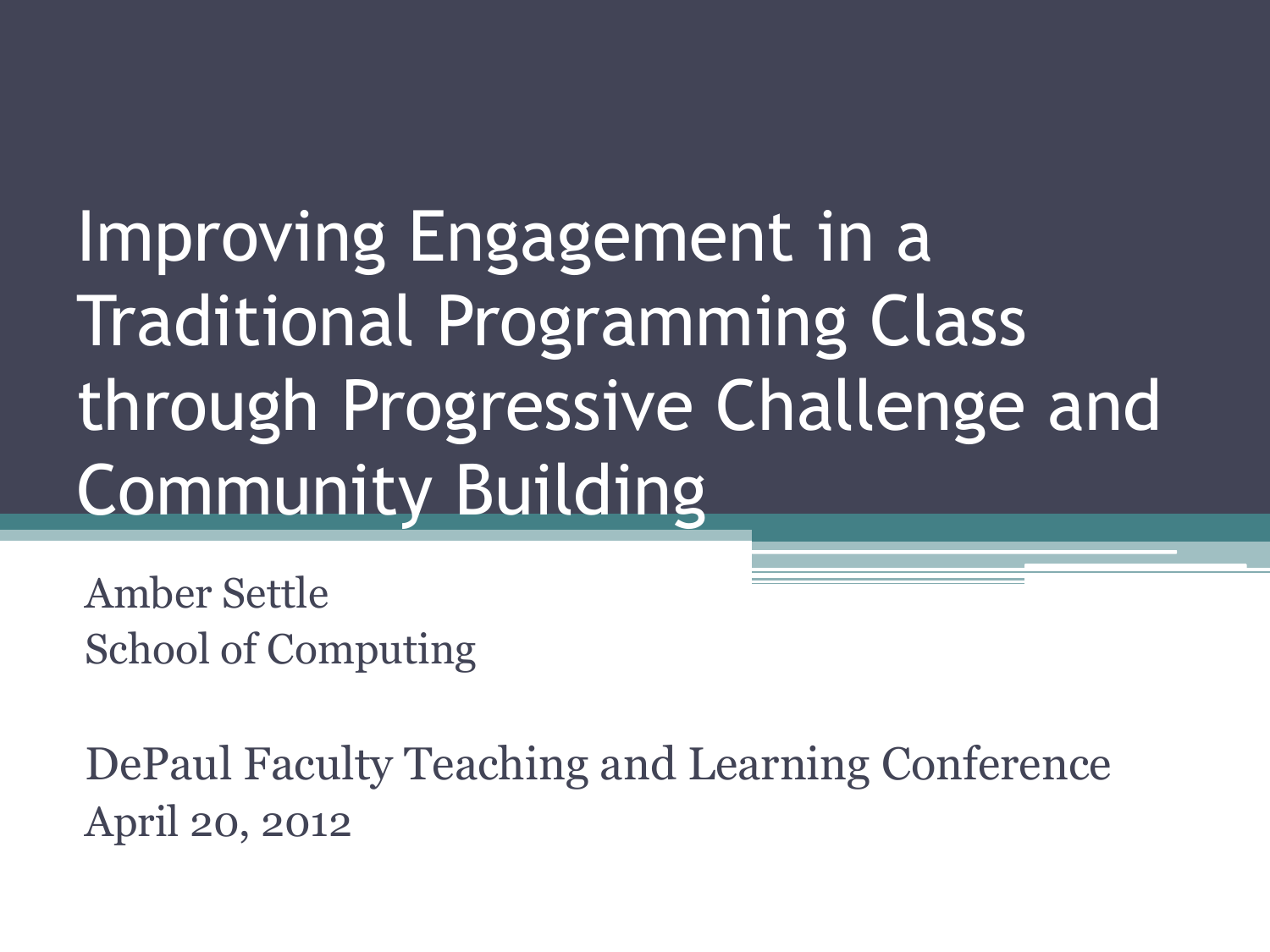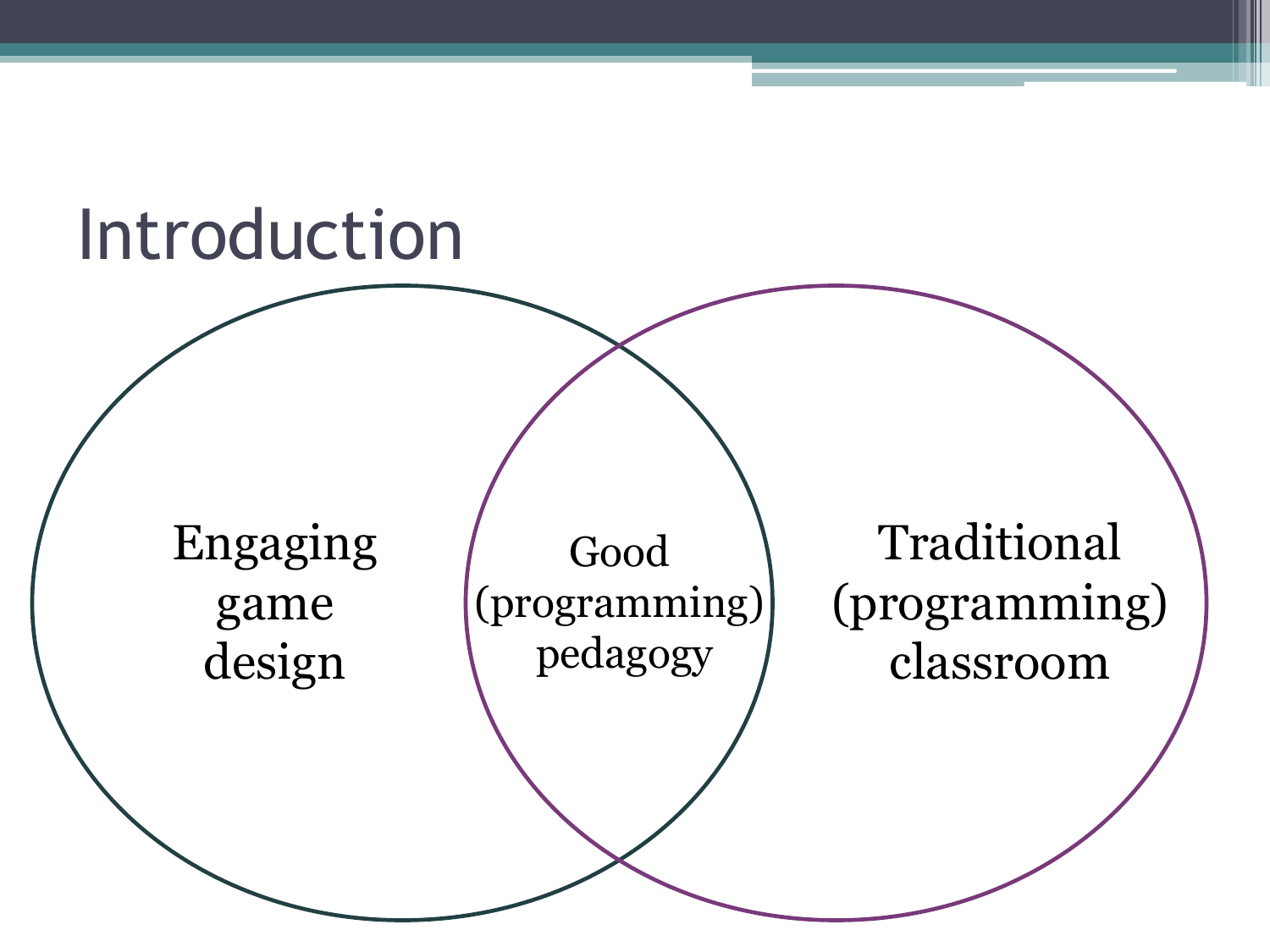# Engaging game design

- Interactive
- Easy to begin but hard to master
- Progressive challenge
- Encourages risk through targeted reward
- Community development
- Sources:
	- *Good Video Games and Good Learning*
		- James Paul Gee
	- *Rules of Play*
		- Katie Salen and Eric Zimmerman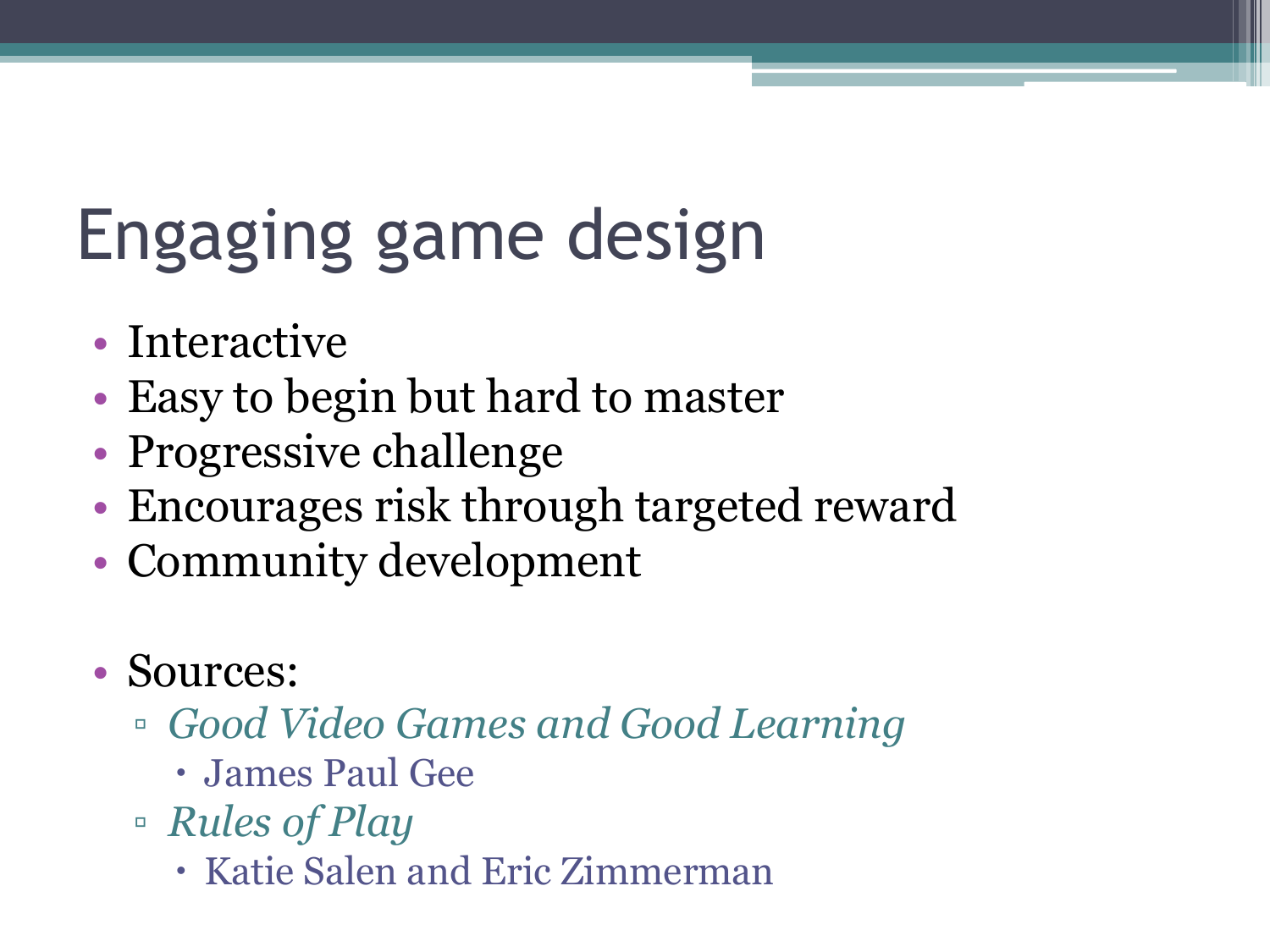### Traditional (programming) classroom

- CSC 241/242: Introduction to Computer Science I/II
	- Undergraduate developers
		- Computer science (currently)
		- Game programming (beginning Fall 2012)
	- Novice programmers
	- Programming syntax
	- Problem-solving skills
- Combination of lecture/lab
	- Lecture twice a week
	- Lab once a week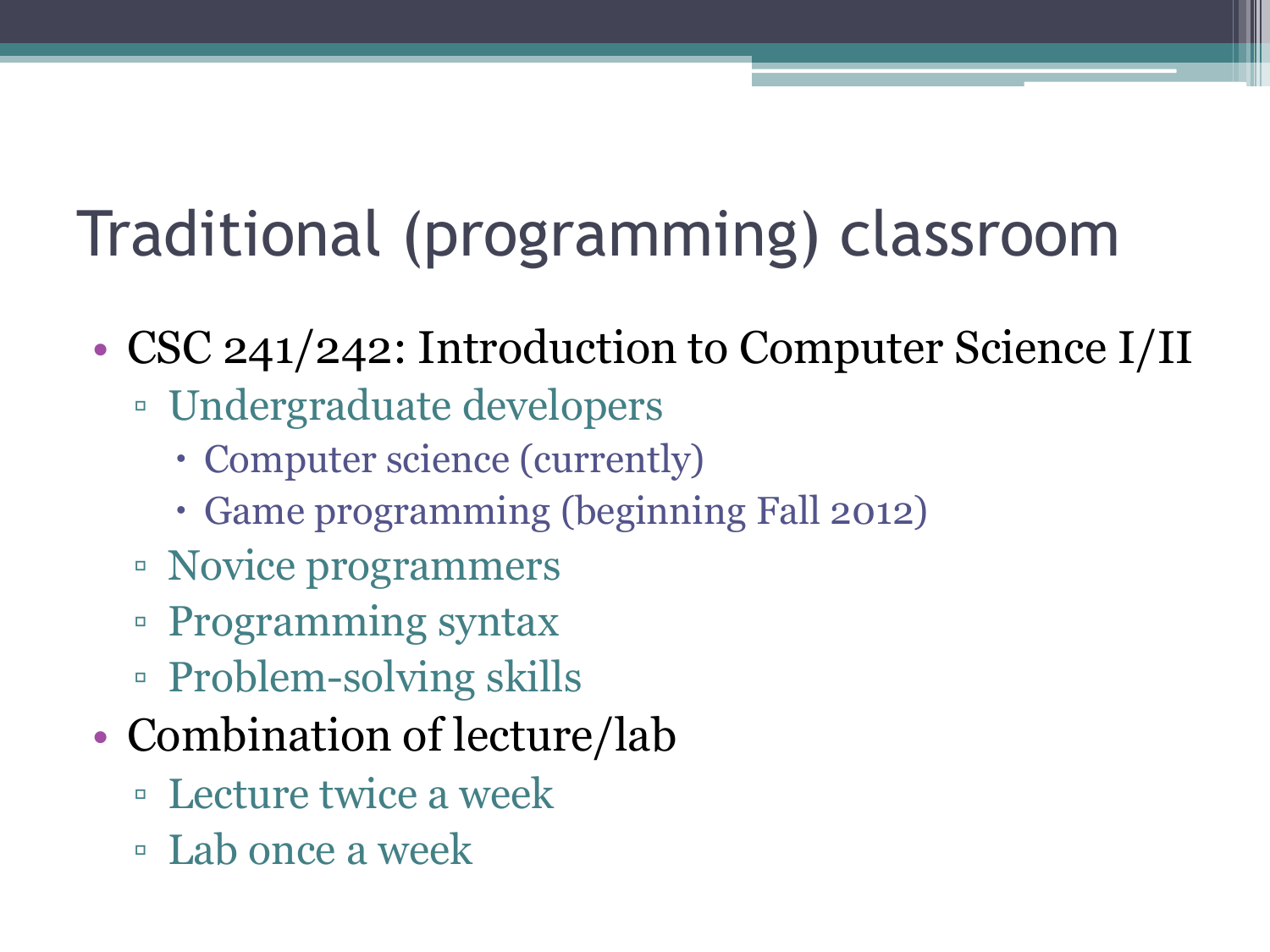# Good (programming) pedagogy

#### • Easy to begin but hard to master

- Simpler programming environments
	- Non-majors: Alice, Scratch, App Inventor
	- Simpler syntax: Python
- Interesting problems
- Interactive
	- Live coding
	- Peer interaction
		- Peer instruction
		- Pair programming
	- Tools for immediate feedback
		- CodeLab
- Progressive challenge
	- Solutions that generalize
	- Concepts that apply across varying problems
- Community development
	- Support
	- Retention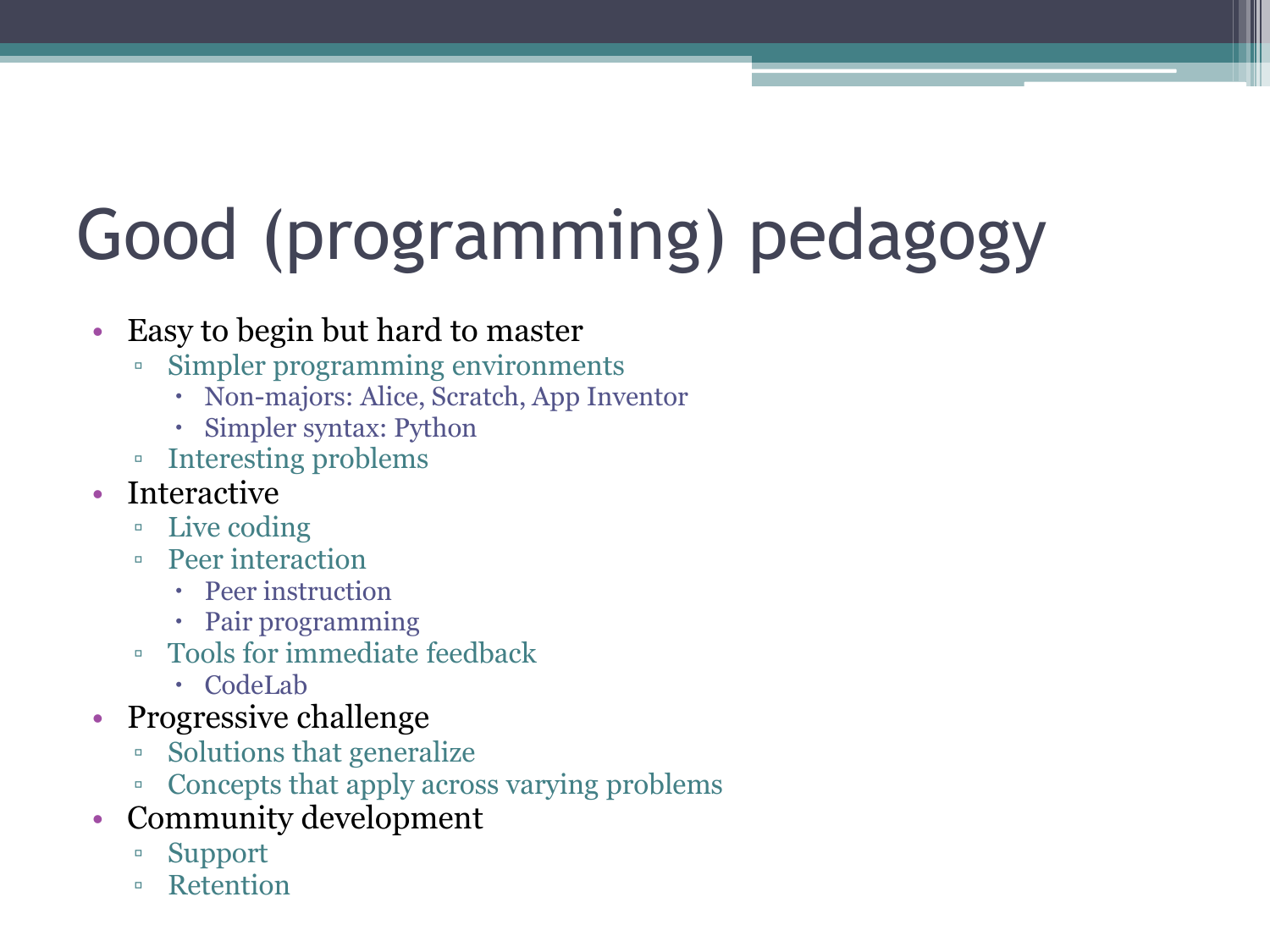## A case study

- Curricular context
- Course/assignment structure
- Advantages
- Emergent issues
- Lessons moving forward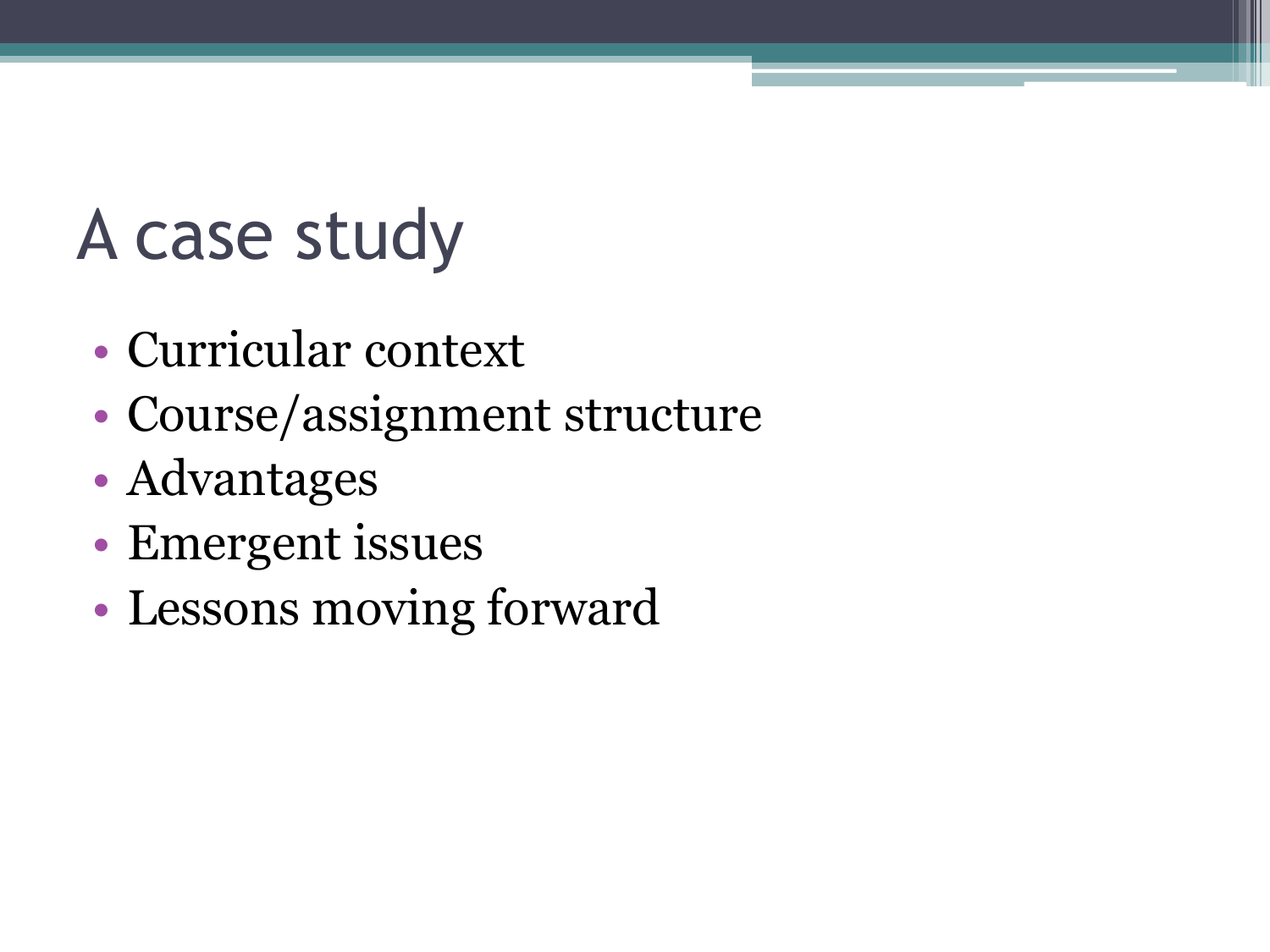### Context

- CSC 241/242: Introduction to Computer Science I/II
	- Required only for computer science majors/minors
		- Next year: Game programmers too
	- Programming skills
		- CSC 241: Basic types, writing functions, decision structures, looping structures, file processing, exception handling, collections
		- CSC 242: Object-oriented programming, GUI development, recursion, searching and sorting, web application development, databases
		- Language: Python
	- Computer science problems
		- Searching
		- Text/file processing
		- Web crawling
		- Limits of computation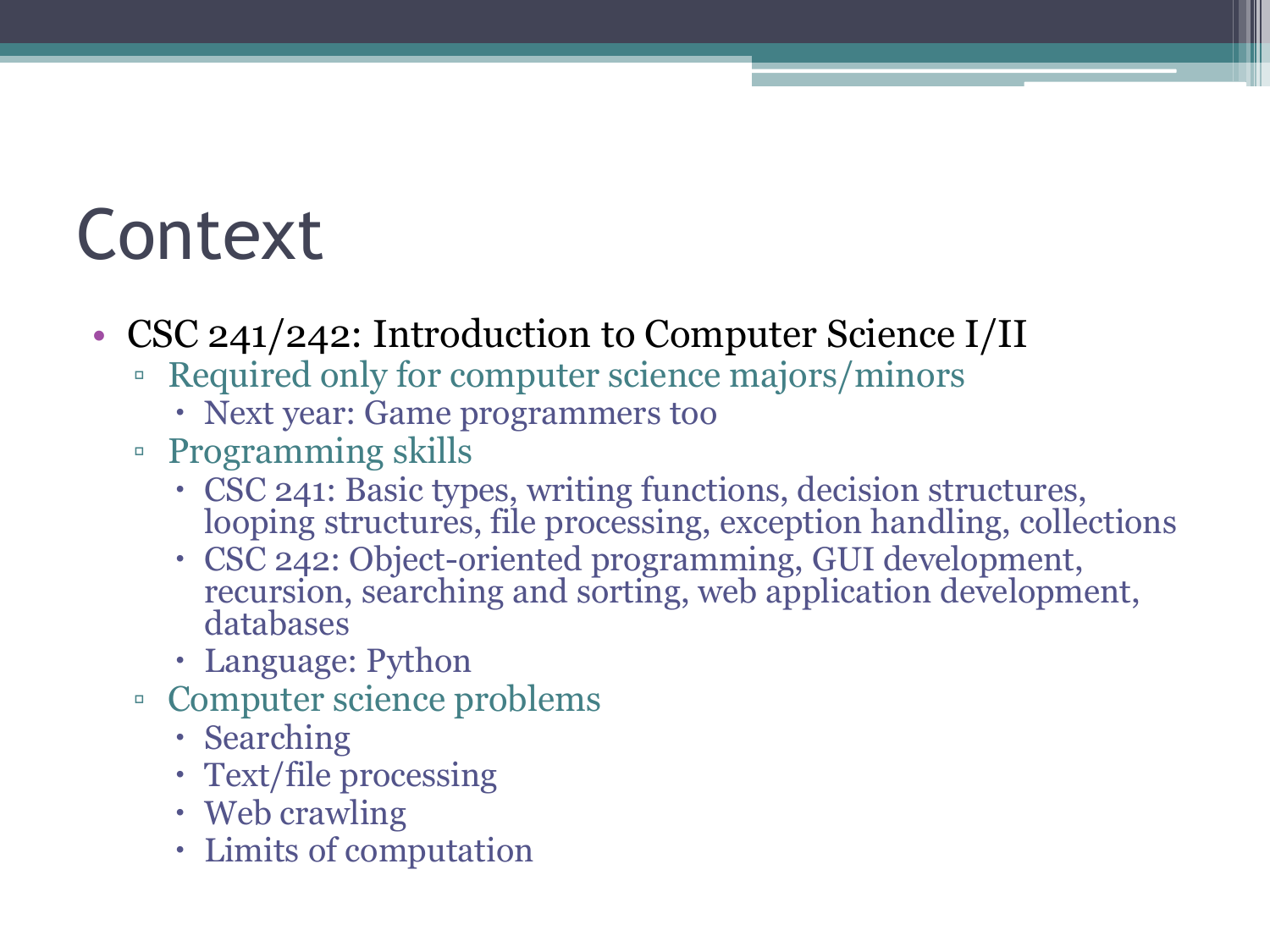## Course structure

#### • Augmented lectures

- Introduction of syntax/concepts
- Exploration through multiple examples
	- Until Spring 2012: Live coding only
	- Spring 2012 and beyond: Hands-on exercises
		- Using the interpreter
		- CodeLab
- Highly interactive
- Lab sessions
	- Focused on problem solving
		- No suggestion of syntax
	- Collaboration highly encouraged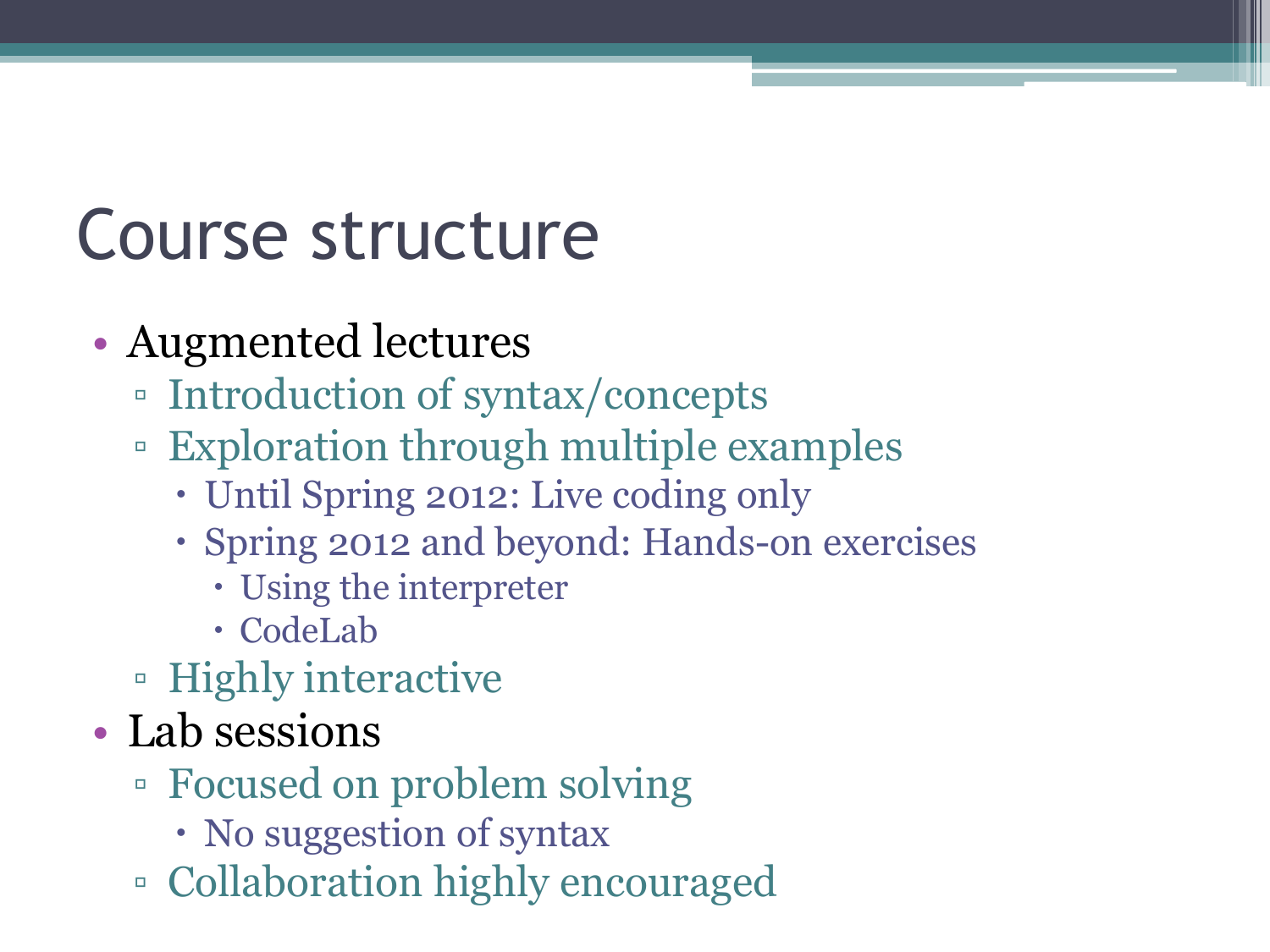## Assignments

#### • Lab exercises (first)

- Time-restricted and challenging
- 50% participation/50% exercise submission
- 5% of the grade
- Assignments (second)
	- Individual work outside of class
	- (Nearly) unlimited resources
	- Strictly graded on correctness and style
	- 35% of the grade
- Exams (conclusion)
	- Taken in a lab
	- Time restricted and limited (but generous) resources
	- More generously graded on correctness only
	- 60% of the grade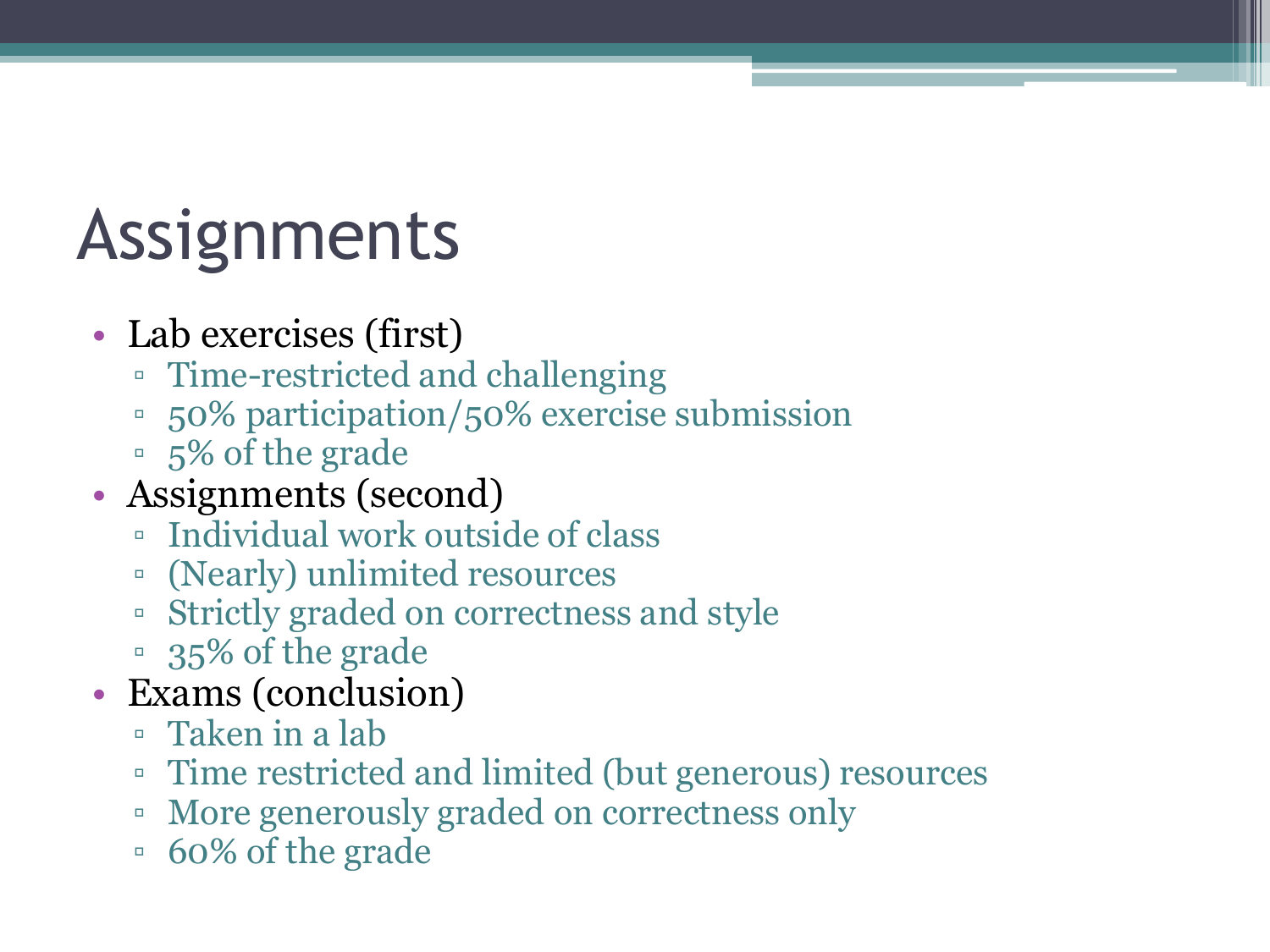### Advantages

- Easy syntax but hard problems
- Process of programming is exposed
	- Partial solutions
	- Flawed solutions
- Failure management
	- Early identification of problems
	- Motivation for improved effort
- Close connections with classmates ▫ Female students group together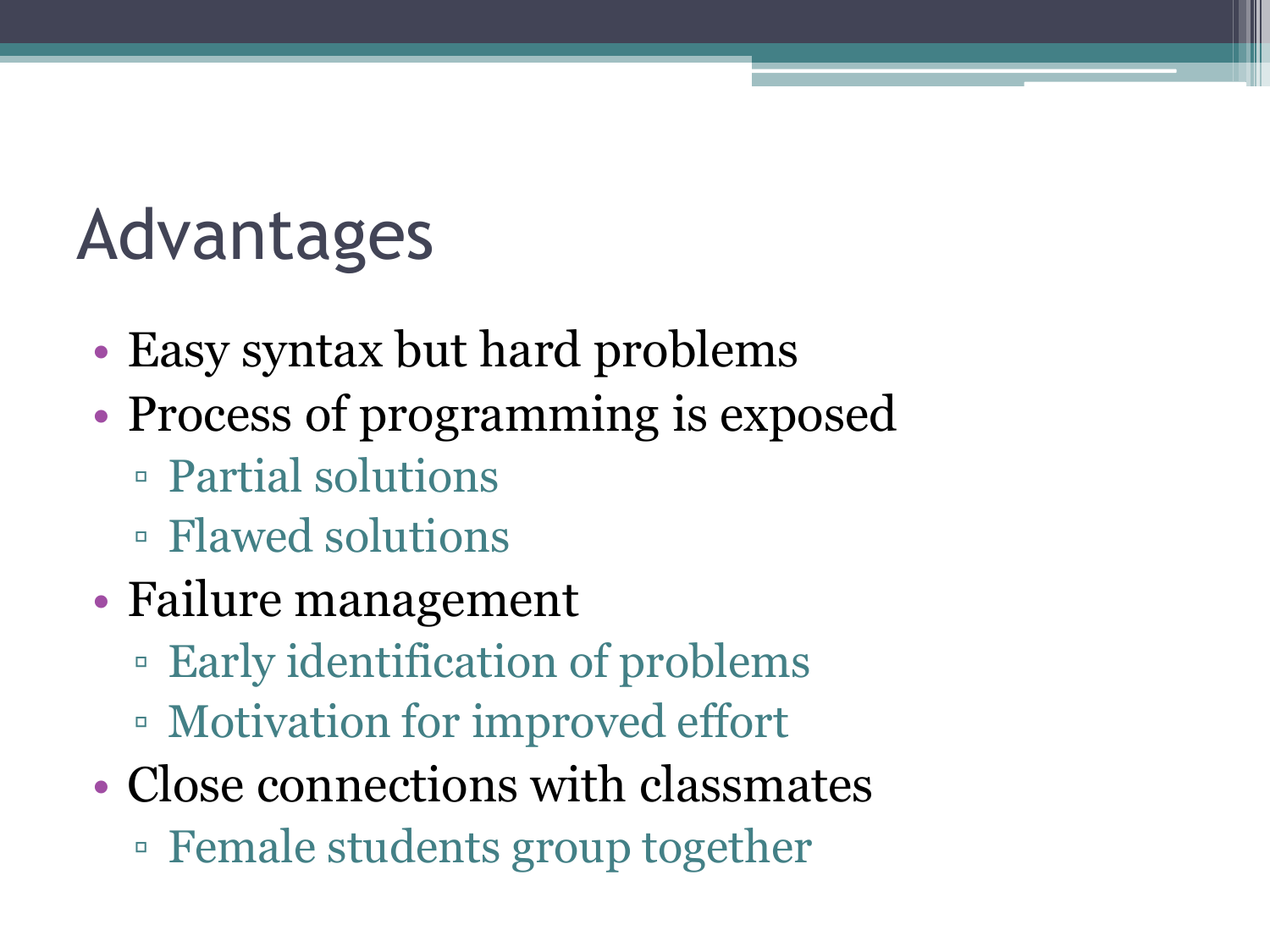## Emergent issues

#### • Just in time preparation

- Pace is unpredictable
- Strengths/weaknesses vary
- Coordination is key
- Balance in discussion
	- Attention-seeking students
	- Positive feedback
- Plagiarism
	- Lab time used to start assignments
	- Record number of violations
- Retaining attention
	- Monitors in front of them
	- Engagement with course material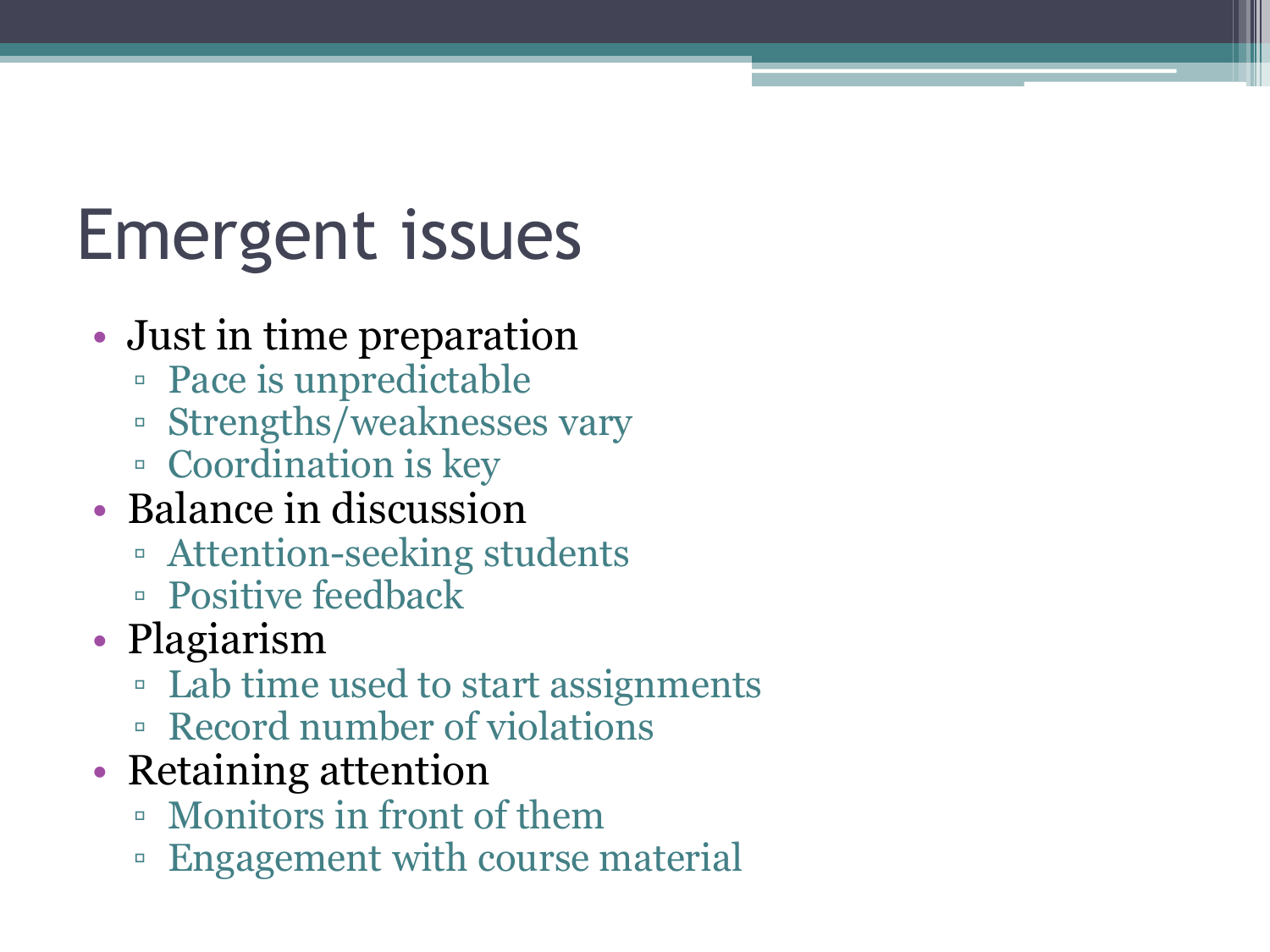## Lesson moving forward

#### • Flexibility

- Coverage of topics
- Adjustment of assignments
- Academic Integrity policy
	- Labs collaborative
	- Assignments strictly individual
	- Choice of grading policy
- Focus on engagement
	- Is this presented in an interactive way?